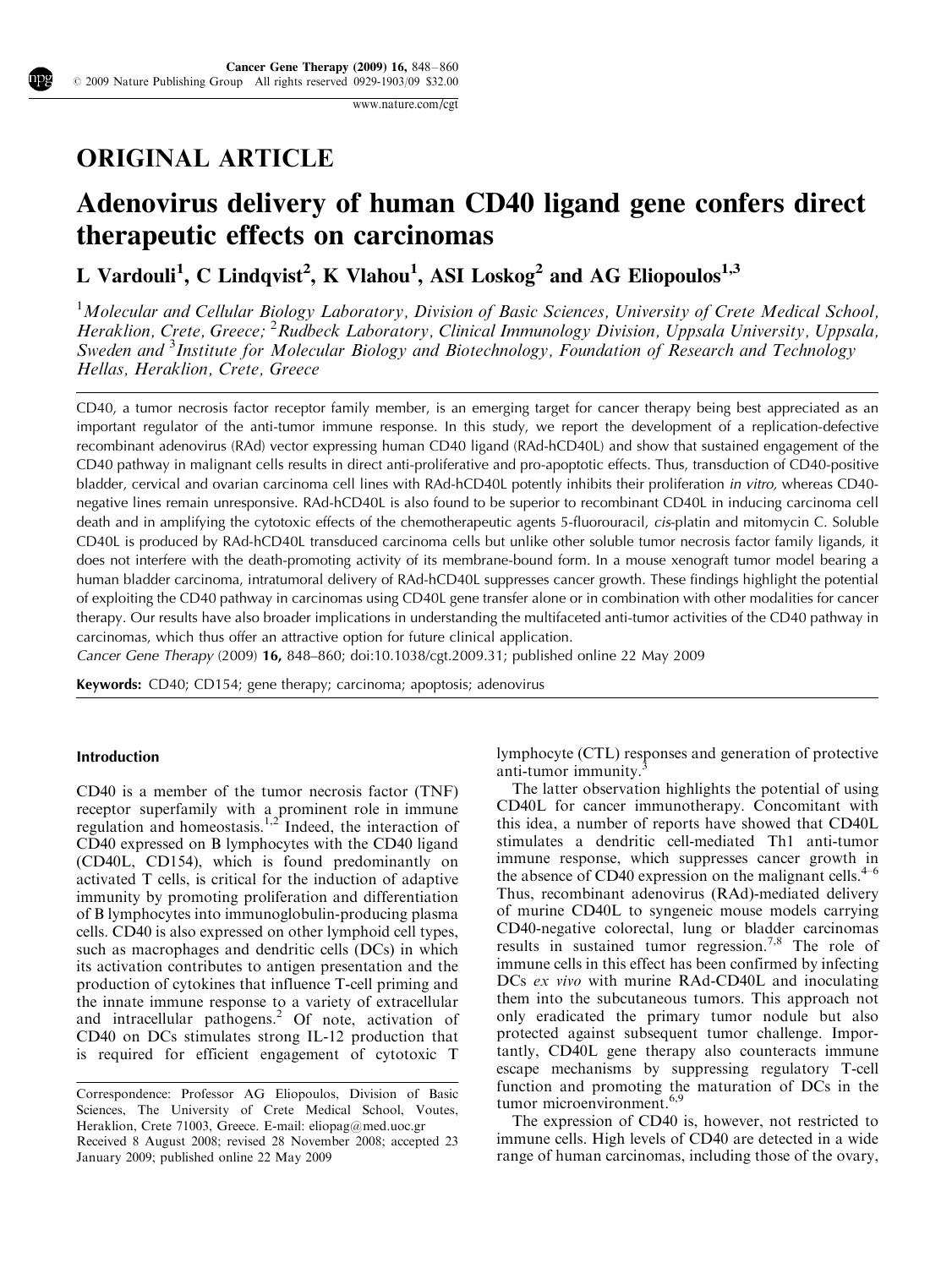<span id="page-1-0"></span>liver, lung, cervix, bladder and breast.<sup>10,11</sup> Experimental observations demonstrate that the stimulation of CD40 on human carcinoma cells by recombinant soluble (rs) CD40L results in suppression of tumor cell proliferation in vitro $12,13$  and in xenotransplanted mouse models.<sup>[14,15](#page-11-0)</sup> CD40 engagement may also decrease the viability of carcinoma cells in the presence of protein synthesis inhibitors or antagonists of the anti-apoptotic PI3 kinase/mammalian target of rapamycin signaling pathway.[16–18](#page-11-0) Interestingly, apoptosis induced by CD40L in carcinoma cells occurs independently of the p53 tumor suppressor, $^{19}$  which is frequently inactivated in cancer, and of the nuclear factor-kB pathway that is constitutively engaged in a plethora of human tumors and influences their response to chemotherapy.<sup>[20](#page-12-0)</sup>

The aforementioned direct effects of CD40L on the proliferation and survival of CD40-positive carcinoma cells coupled with its ability to potentiate anti-tumor immune responses suggest that the CD40 pathway can be exploited for the treatment of solid tumors.<sup>21–23</sup> This is supported by a recent phase I clinical trial of systemic administration of rsCD40L protein, which resulted in remission in a patient with a CD40-positive advanced laryngeal cancer.<sup>[24](#page-12-0)</sup> The therapeutic benefit of soluble CD40L is, however, hindered by its relatively high in vivo turnover rate. $^{24}$  $^{24}$  $^{24}$  In this study, we evaluate the concept that delivery of human CD40L to malignant cells by an RAd improves its CD40 stimulatory capacity and enhances the direct pro-apoptotic effects of this pathway on human carcinomas.

#### Materials and methods

## Cell lines and culture

The human cervical carcinoma cell lines CaSki and HeLa and the bladder carcinoma cell line EJ were cultured in RPMI supplemented with 10% FBS. The bladder carcinoma cell lines T24 and VM-CUB1 were cultured in DMEM supplemented with 10% FBS. On the basis of human leukocyte antigen (HLA) type and enzyme studies, O'Toole et al.<sup>[25](#page-12-0)</sup> reported that EJ cells are identical to T24. Nevertheless, the two lines differ in various biological properties including tumorigenicity, with only EJ being able to form tumors in nude mice. $2^6$  In agreement with the latter report, the T24 cells used in our study do not form subcutaneous tumors in immunodeficient mice (data not shown). Moreover, T24 were found to express higher levels of CD40 (Table 1). AGE60 is an ovarian carcinoma line generated in our laboratory from the ascitic fluid of a 60-year-old patient with epithelial adenocarcinoma of the ovary. Briefly, the cell pellet obtained from the ascetic fluid was re-suspended in DMEM and live cells were separated from dead cells and erythrocytes by centrifugation on Ficoll-Hypaque (Nycomed Pharma, Norway). Tumor cells were then separated from mononuclear cells by centrifugation on 75–100% discontinuous Ficoll-Hypaque gradients. Tumor cells were expanded in DMEM supplemented with 10% FCS, 1% non-essential aminoacids,  $10 \mu g$  ml<sup>-1</sup> insulin and  $1\%$  penicillin/strepto-

Adenovirus delivery of human CD40 ligand gene L Vardouli et al

| <b>Table 1</b> CD40 expression levels in human carcinoma (Cx) cell lines |
|--------------------------------------------------------------------------|
|                                                                          |

| Tumor cell line       | MFP<br>21.3 | % Positive cells<br>>98% |
|-----------------------|-------------|--------------------------|
| EJ bladder Cx         |             |                          |
| T24 bladder Cx        | 55.2        | >98%                     |
| VM-CUB1 bladder Cx    | 38.6        | >98%                     |
| HeLa cervical Cx      | 1 $(-ve)$   | N/A                      |
| HeLa/CD40 cervical Cx | 2.3         | 85%                      |
| CaSki cervical Cx     | 6.5         | 90%                      |
| AGE60 ovarian Cx      | 20.4        | >98%                     |

aMFI, mean fluorescence intensity.

mycin. All cell culture media were purchased from Invitrogen Corp., AntiSel Bros, Thessaloniki, Greece.

#### Recombinant adenoviruses and viral transduction

Three replication-deficient, E1/E3-deleted human adenoviruses (type 5) were produced using the AdEasy XL adenoviral vector system (Stratagene, La Jolla, CA), according to the manufacturer's protocol. The RAdhCD40L and RAd-hmutCD40L viruses code for the human CD40L molecule in its wild type or the  $C^{194} \rightarrow W$ mutated form, respectively. The RAd-LacZ is a control virus expressing b-galactosidase. To generate CD40Lexpressing RAds, the hCD40L was PCR amplified from activated T lymphocyte cDNA and cloned into pShuttle-CMV (cytomegalovirus) vector as a NotI/EcoRV product. Shuttle plasmids were homologously recombined with pAdEasy 1 in BJ5183 bacteria (Stratagene) to generate RAd DNA. Adenoviruses were produced by four rounds of infection of Ad-293 cells (Stratagene). Virus titers were determined by a fluorescence forming unit (f.f.u.) assay that has been verified to give comparable titers to a standard plaque-forming units assay.<sup>27</sup> Briefly, 911 cells were plated on collagen-coated 35 mm plates with grids (Sarstedt, Numbrect, Germany) and infected with purified virus at various dilutions. Cells were cultured for 48 h, washed with PBS, fixed in 4% paraformaldehyde, washed once with PBS and once with PBS with 0.05% Tween-20 and incubated with a mouse monoclonal anti-adenovirus antibody (MAB8052, Chemicon, Temecula, CA) diluted 1:250 in PBS for 1 h at RT. Cells were washed twice with PBS and once with PBS with Tween-20 and incubated for 1h with a secondary Oregon Green-488 labelled anti-mouse antibody (Molecular Probes, Invitrogen, AntiSel O.E, Greece) diluted 1:1000 in PBS. Fluorescent cells were counted using a Leica DMIRE2 inverted phase contrast microscope with a fluorescence illuminator (Leica, Microsystems, Wetzlar, Germany).

Unless otherwise noted, the human cell lines were transduced with adenoviruses in media containing 2% FBS at a multiplicity of infection (MOI) of 100 for EJ, 25 for T24, 100 for VM-CUB1, 10 for CaSki, 10 for HeLa and MOI 10 for AGE60. Under these conditions approximately 70–80% of the infected cells expressed CD40L. Three hours after transduction, the medium was replaced with fresh 2% FBS medium with or without chemotherapeutics and the cells were incubated for further 24–48 h before analysis.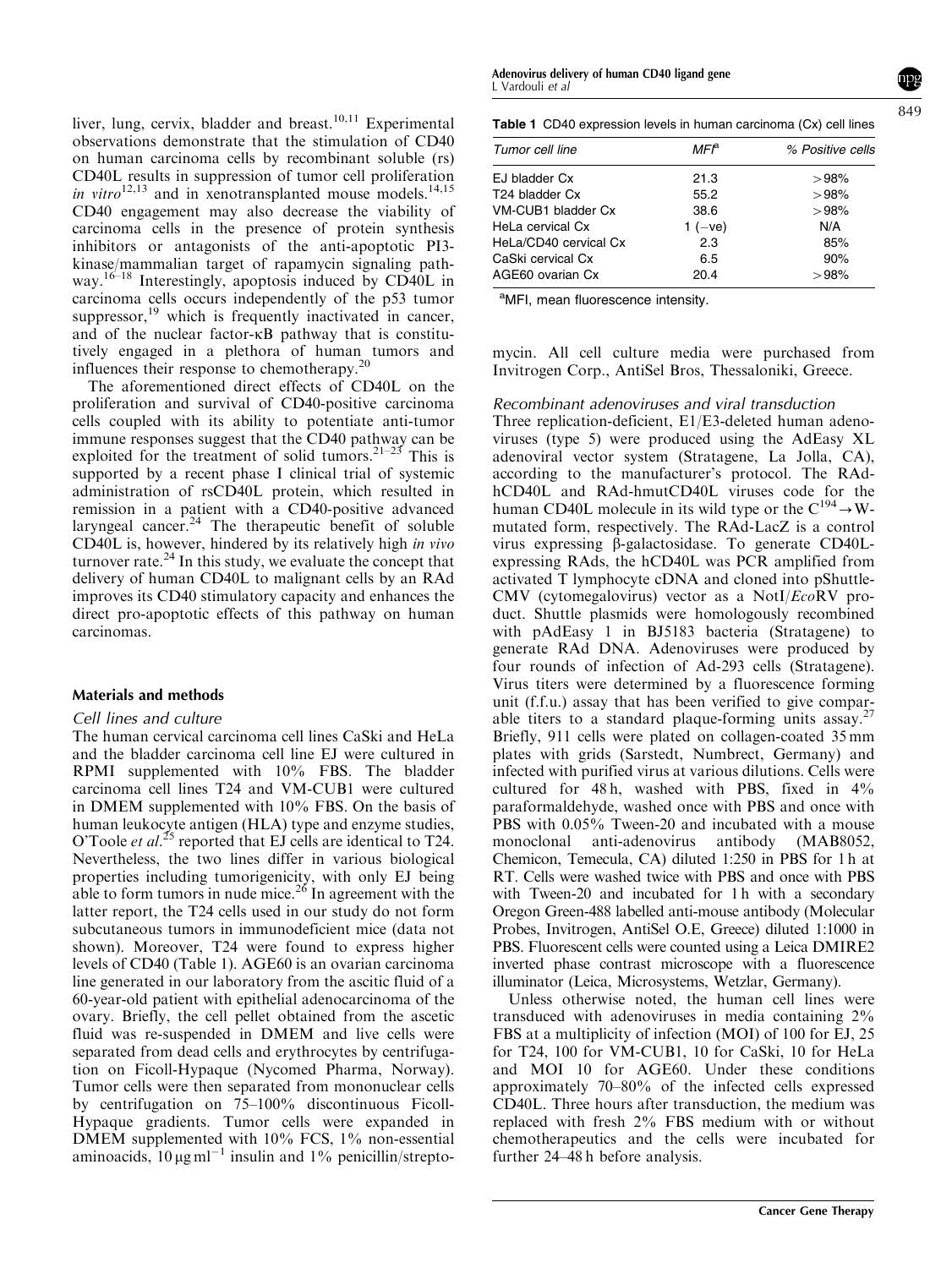Flow cytometry and detection of soluble CD40L CD40L or CD40 expression were determined by flow cytometry using a FITC-conjugated CD154 Ab diluted at 1:25 or supernatant from the murine anti-CD40 hybridoma G28.5 diluted at 1:50. For CD40 expression in cells an additional step included a light protected incubation with a FITC-conjugated anti-mouse Ab (1:500 dilution). Appropriate FITC-conjugated isotype control was used to measure background staining. For cell-cycle analysis by flow cytometry, cells were lightly trypsinized, left to recover in complete medium for 20 min, washed and resuspended in 1 ml of a 1:1 mixture of PBS and McIlvaine's buffer  $(0.2 \text{M} \text{ Na}_2\text{PO}_4, 0.1 \text{M} \text{ citric acid}, \text{pH: } 7.5)$ . Two volumes of ice cold absolute ethanol were added with light vortexing of samples to fix cells that were then incubated at  $4^{\circ}$ C for 1h, washed once with ddH<sub>2</sub>O and resuspended in propidium iodide (PI) staining solution (PBS containing  $100 \,\mathrm{\upmu g\,ml^{-1}}$  RNAseA and  $10 \,\mathrm{\upmu g\,ml^{-1}}$  PI). Cells were incubated for 1 h at  $4^{\circ}$ C then centrifuged to discard supernatant and re-suspended in  $500 \mu l$  fresh staining solution. Samples were analyzed immediately by flow cytometry. To detect and quantify soluble hCD40L secreted by the virally transduced cells, the human CD40L ELISA detection kit (Bender MedSystems Inc., Burlingame, CA) was used according to the manufacturer's instructions.

## Antibodies and immunoblotting

The anti-caspase-8 and anti-caspase-9 (1/500 dilution) Abs were from Cell Signaling Technology, Beverly, MA. The mouse monoclonal anti-CD154 Ab (1/500 dilution) was purchased from Santa Cruz Biotechnology, Santa Cruz, CA and the mouse-monoclonal anti-b-tubulin Ab (1/2000 dilution) was from Sigma-Aldrich, St Louis, Missouri. The anti-ERK1 Ab (1/1000 dilution) was purchased from Santa Cruz. Anti-rabbit IgG HRP (1/ 100 000 dilution) and anti-mouse IgG HRP (1/10 000 dilution) were purchased from Sigma-Aldrich. For immunoblotting,  $50 \mu g$  of total protein was separated by SDS–PAGE, transferred onto nitrocellulose membrane  $(0.45 \,\mu\text{m})$ ; Macherey-Nagel, Duren, Germany), and blocked for 45 min at room temperature with 5% nonfat milk dissolved in tris buffer saline supplemented with 0.05% tween-20 (TBST). After three washes with TBST, membranes were incubated overnight at  $4^{\circ}$ C with primary Ab and for 1 h at room temperature with the appropriate secondary Ab followed by enhanced chemiluminescence (ECL) (Amersham Biosciences, Pittsburgh, PA).

## Assessment of cell culture growth

To assay cell growth we used a cell counting technique. Cells were plated in 24-well plates and allowed to adhere overnight. The following day, cells were transduced with the corresponding adenoviruses as described above and incubated for further 48–96 h. Cells were then brought into suspension with 0.25% trypsin/EDTA, washed with growth medium supplemented with 10% FBS and resuspended in 2% paraformaldehyde. The cells were counted in a hemocytometer. All samples were counted in triplicate. Mean values±standard deviations were calculated for cell numbers determined by hemocytometer count. Unless otherwise stated, results are expressed as percentage growth of RAd-hCD40L transduced cultures relative to control virus-infected cells. (3-(4,5-Dimethylthiazol-2-yl)-25-diphenyltetrazoliam bromide) (MTT) conversion assays were also used to measure cell culture growth and drug-induced cytotoxicity as described earlier.<sup>2</sup>

## Quantitative measurement of apoptosis

Apoptosis was measured by direct determination of nucleosomal DNA fragmentation using the 'Cell Death Detection Elisa Plus' kit (Roche Applied Science, Mannheim, Germany). Cells were plated in 96-well plates at an initial concentration  $8-15 \times 10^3$  cells/well depending on the cell line. The following day, cells were infected with the corresponding adenoviruses as described above and treated with chemotherapeutics or left untreated. Alternatively, cells were exposed to rsCD40L (Alexis Corp., Enzo Life Sciences, Farmingdale, NY) or vehicle control and incubated for a further 24–48 h in the presence or absence of chemotherapy. Cells were then processed according to the manufacturer's protocol. The monoand oligo-nucleosomes contained in the cell lysates were determined using the anti-histone–biotin Ab. The concentration of the mono- and oligo-nucleosomes was determined photometrically using an anti-histone–biotin Ab, followed by incubation with  $2,2'$ -azino-di $(3$ ethylbenzthiazolin-sulfonate) (ABTS) as substrate for the antibody. The optical density (OD) was read on a Bio-Rad Microplate reader (Bio-Rad, Hercules, CA) at a wavelength of 405 nm. The data are expressed in photometric units and each unit corresponds to  $\sim$  12 500 apoptotic cells. The data are presented as percentage of apoptotic cells on the basis of cell counts.

## Xenograft model

Four million EJ tumor cells were injected subcutaneously into athymic nude mice. When tumors were approximately  $20-30$  mm<sup>2</sup>, mice were treated three times (day 0, 3) and 6) with intratumoral injections of RAd-hCD40L  $(1 \times 10^9$  f.f.u.) or control virus. Tumor size was monitored 2–3 times a week using a caliper. Mice with tumors  $>100$  mm<sup>2</sup> were killed. All animal experiments were approved by the local ethical committee in Uppsala, Sweden, Dnr: C260/7.

## Statistical analysis

Statistical analysis was performed using Microsoft Analyseit by Excel or SigmaStat v.3.5 software. The methods of analyses were calculations of standard error of mean (s.e.m.), standard deviation (s.d.) and independent samples' t-test. As mouse survival or no survival is an ordinal and not a continuous scale, the results shown in [Figure 7b](#page-8-0) were evaluated with Mann–Whitney U-test. Synergism [\(Figure 8](#page-9-0)) was concluded when  $(\mu_{\text{both}} - \mu_{\text{neither}})$  $(\mu_A - \mu_{neither}) + (\mu_B - \mu_{neither})$ , where  $(\mu_{both} - \mu_{neither})$  is the response to both treatments A and B together and  $(\mu_A - \mu_{neither}) + (\mu_B - \mu_{neither})$  is the response to treatment A alone plus the response to treatment B alone, as described in Ref.<sup>[29](#page-12-0)</sup>.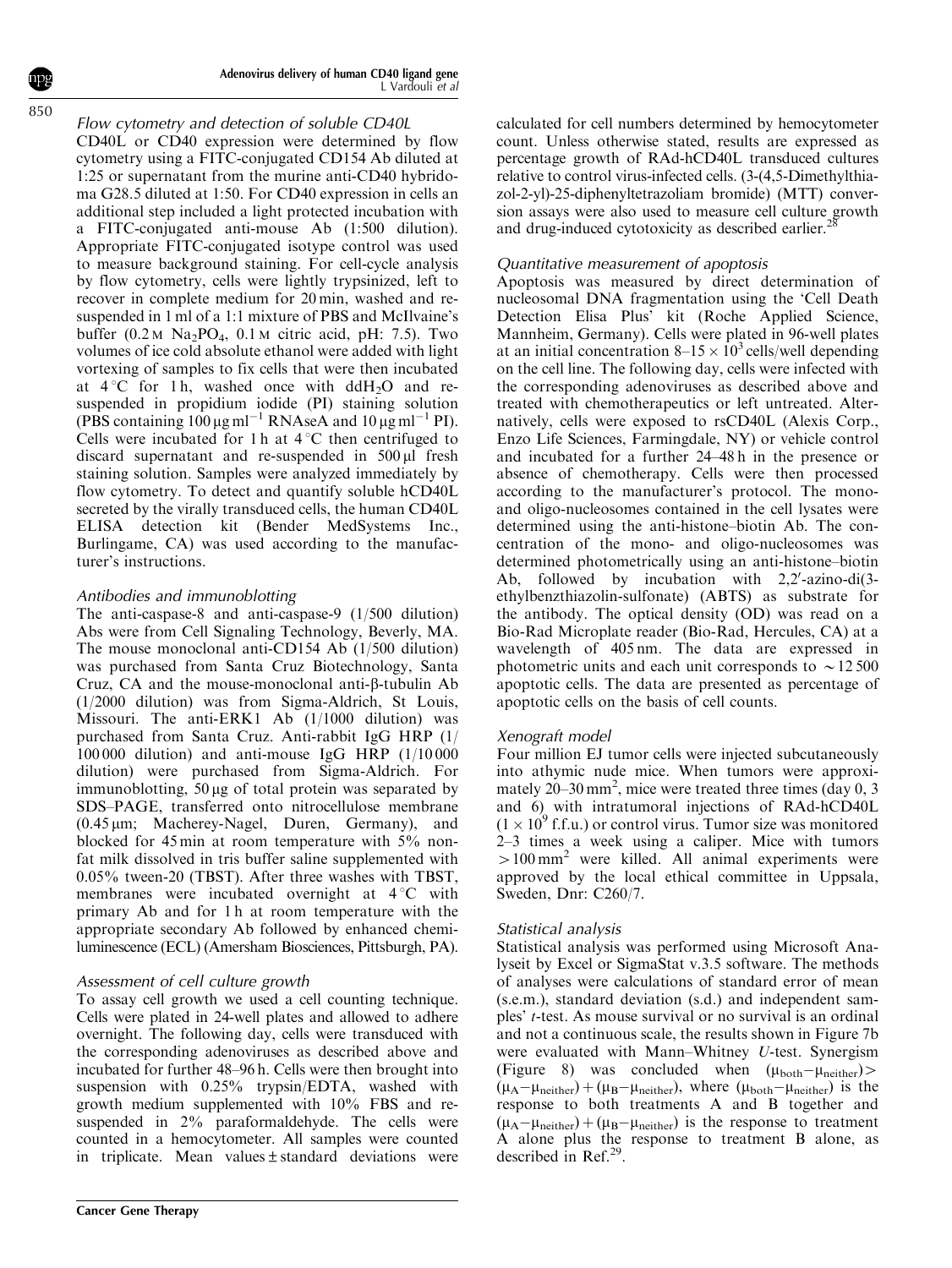#### <span id="page-3-0"></span>Results

#### Adenovirus-mediated expression of human CD40L in vitro

We have generated a replication-deficient RAd vector in which expression of the human CD40L gene is driven by the cytomegalovirus promoter. This virus, RAd-hCD40L, was used to infect a panel of human carcinoma cell lines, namely the EJ, VM-CUB1 and T24 bladder, the CaSki and HeLa cervical and the AGE60 ovarian carcinoma line. Expression of CD40L was determined 24 h post infection by using immunofluorescence staining followed by flow cytometry. The results of this evaluation confirmed cell surface expression of CD40L in RAdhCD40L-infected cells, which was proportional to the number of infectious particles used (Figure 1). Thus, at MOI 100, almost the entire population of each infected line expressed CD40L (Figure 1a). The mean fluorescence intensity of CD40L expression was higher in RAdhCD40L-infected T24 and AGE60 compared with EJ, VM-CUB1, CaSki or HeLa cells, particularly, at MOI 50– 100 (Figure 1b). Expression of CD40L was confirmed by immunoblot analysis of cell lysates from EJ cells infected with increasing MOI of RAd-hCD40L (Figure 1c). In contrast, no CD40L was detected after infection with RAd-lacZ, a control virus expressing  $\beta$ -galactosidase (Figure 1c).

851

[Table 1](#page-1-0) shows that with the exception of HeLa, all other carcinoma lines tested expressed CD40. To examine whether RAd-hCD40L infection results in CD40 stimulation, lysates from EJ cells infected with CD40L or b-galactosidase-expressing virus were analyzed for c-Jun N-terminal kinase (JNK) activation, a pathway known to be activated by soluble CD40L or agonistic CD40 mAb treatment of malignant cells.<sup>[10,30](#page-11-0)</sup> As shown in Figure 1d, RAd-hCD40L induced sustained phosphorylation of JNK compared with rsCD40L protein that only transiently activated this pathway.

#### RAd-hCD40L inhibits the proliferation of CD40-positive tumor cell lines

The *in vitro* effects of RAd-hCD40L infection on carcinoma cell proliferation were evaluated. First, EJ cultures were infected with RAd-hCD40L or control lacZexpressing virus at MOI 100 and changes in cell number were monitored over a period of 96 h. It was found that RAd-lacZ-infected cells displayed a time-dependent increase in proliferation similar to uninfected cultures, whereas infection with RAd-hCD40L resulted in significant growth retardation [\(Figure 2a\)](#page-4-0). Thus, a 45% reduction in EJ cell number was observed at 48 h post infection with RAd-hCD40L relative to control virus. This further increased to approximately 55% at 72 h and



Figure 1 Expression of CD40L in RAd-hCD40L-infected tumor cell lines. (a and b) EJ, T24 and VM-CUB1 bladder carcinoma, CaSki and HeLa cervical and AGE60 ovarian carcinoma cells were infected with either RAd-hCD40L or RAd-lacZ at increasing multiplicity of infection (MOI). The percentage of cells expressing cell surface CD40L (a), and the mean fluorescence intensity (MFI) that is a measure of the levels of CD40L expressed (b) were determined by flow cytometry at 48 h post infection. Data represent mean values from two independent experiments. (c) Lysates from EJ cells infected with either increasing MOI of RAd-hCD40L or with RAd-lacZ at MOI 100 were immunoblotted with an anti-CD40L polyclonal antibody. Equal protein loading was confirmed by the presence of a non-specific (NS) band on the same gel or by re-probing the same membrane with an anti- $\beta$ -tubulin antibody. (d) RAd-hCD40L induces constitutive engagement of JNK, a CD40-trigered signaling pathway. Lysates from EJ cells infected with RAd-hCD40L or RAd-lacZ at MOI 100 were collected at various time intervals and immunoblotted with an antiphospho-JNK (Ser<sup>473</sup>) polyclonal antibody. As a control,<sup>10</sup> cells were stimulated with 1 µg ml<sup>-1</sup> recombinant soluble CD40L (rsCD40L) protein before analysis.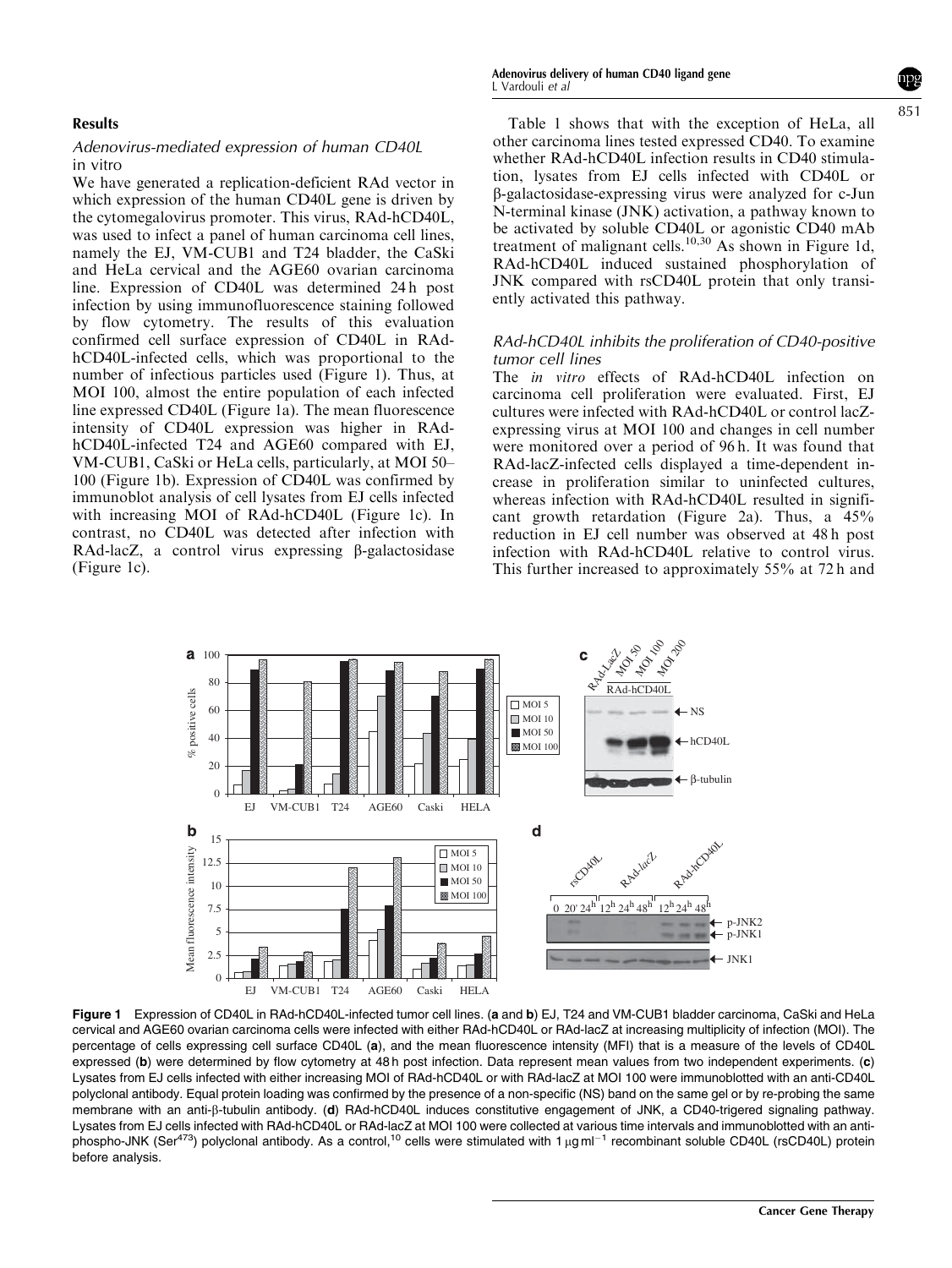Adenovirus delivery of human CD40 ligand gene L Vardouli et al

<span id="page-4-0"></span>

Figure 2 Inhibition of tumor cell proliferation by RAd-hCD40L. (a) EJ cells were transduced with RAd-hCD40L or control RAd-lacZ virus expressing  $\beta$ -galactosidase at MOI 100 and cell number was monitored on days 2, 3 and 4 post infection. Data are presented as the mean  $\pm$  s.d. of three independent experiments each performed in triplicate. Differences in each time point were statistically significant as determined by the student's t-test (P<0.01). (b) T24 and VM-CUB1 bladder carcinoma, AGE60 ovarian and CaSki cervical carcinoma cells were transduced with RAd-hCD40L or RAd-lacZ as described in 'Materials and methods' and cell number was monitored for up to 4 days post infection. Data (mean values ± s.d. of three independent experiments) are depicted as the relative growth in RAd-hCD40L-infected cell cultures relative to control (RAdlacZ infected), which were given the arbitrary value of 100%. Differences in each time point between RAd-hCD40L and control virus transduced cells were statistically significant as determined by the student's t-test  $(P< 0.01)$ . (c) HeLa and CD40-transfected HeLa cells (clone 14) were infected with RAds at MOI 10 and their proliferation rate was assessed at various time intervals. Results are depicted relative to the growth of RAd-lacZ-infected cultures, which were given the arbitrary value of 100%. Differences in each time point were statistically significant as determined by the student's  $t$ -test ( $P < 0.05$ ). (d) RAd-hCD40L induces accumulation of EJ cells to G0/G1 phase. EJ cells were transduced with RAd-hCD40L or RAd-lacZ virus at MOI 100 and 48 h later were fixed, stained with propidium iodide and their DNA content was analyzed by flow cytometry. Data are representative of two independent experiments.

was still significant at 96 h post infection (Figure 2a). The RAd-hCD40L-mediated suppression of proliferation was not particular to EJ cells as similar observations were made for T24, VM-CUB1, CaSki and AGE60 carcinoma cells (Figure 2b). However, no direct correlation between levels of CD40 expression and the extent of response to RAd-hCD40L was observed (see [Table 1;](#page-1-0) Figure 2b).

To confirm that the RAd-hCD40L-mediated growth inhibition requires expression of CD40 in carcinomas, we stably transfected HeLa cells with a human CD40 expression vector. One of the derived clones, HeLa/ CD40 clone 14, was found to express CD40 at levels comparable to other carcinoma cell lines under study [\(Table 1\)](#page-1-0). This clone and parental HeLa cells were infected with RAd-lacZ or RAd-hCD40L and proliferation was assessed at various time intervals. Although the proliferation of CD40-negative HeLa cells remained unaffected by RAd-hCD40L, the CD40-expressing HeLa clone responded with growth inhibition (Figure 2c).

Cell-cycle analysis was performed in RAd-CD40L transduced EJ cell cultures using propidium iodide staining followed by flow cytometry. The results showed a dramatic decrease in the percentage of cells in S phase relative to RAd-lacZ-transduced cultures (5 vs 12.4%) and concomitant increased accumulation at the G0/G1 phase (66.5 vs 48.5%, respectively; Figure 2d).

#### Induction of cell death by RAd-hCD40L in human cancer cell lines

Treatment of carcinoma cells with rsCD40L protein in combination with protein synthesis inhibitors or antagonists of the PI3 kinase signaling pathway induces apoptosis.<sup>16–18</sup> We reasoned that the growth retardation observed in CD40-positive carcinoma lines infected with RAd-hCD40L (Figure 2) could result from induction of cell death. To test this hypothesis, we used a sensitive ELISA-based assay that detects mono- and oligo-nucleosomes in apoptotic cells (see 'Materials and methods'). Relative to control virus, RAd-hCD40L was found to induce EJ and VM-CUB1 cell killing at all MOI tested [\(Figures 3a and b,](#page-5-0) upper panels). This effect was abolished in the presence of a broad spectrum caspase inhibitor, zVAD.fmk (data not shown), further suggesting that the mode of cell death observed is apoptosis. To define the correlation between inhibition of growth and cell death, the effects of RAd-hCD40L on EJ and VM-CUB1 cell proliferation were assessed in parallel with apoptosis. The results showed that RAd-hCD40L induced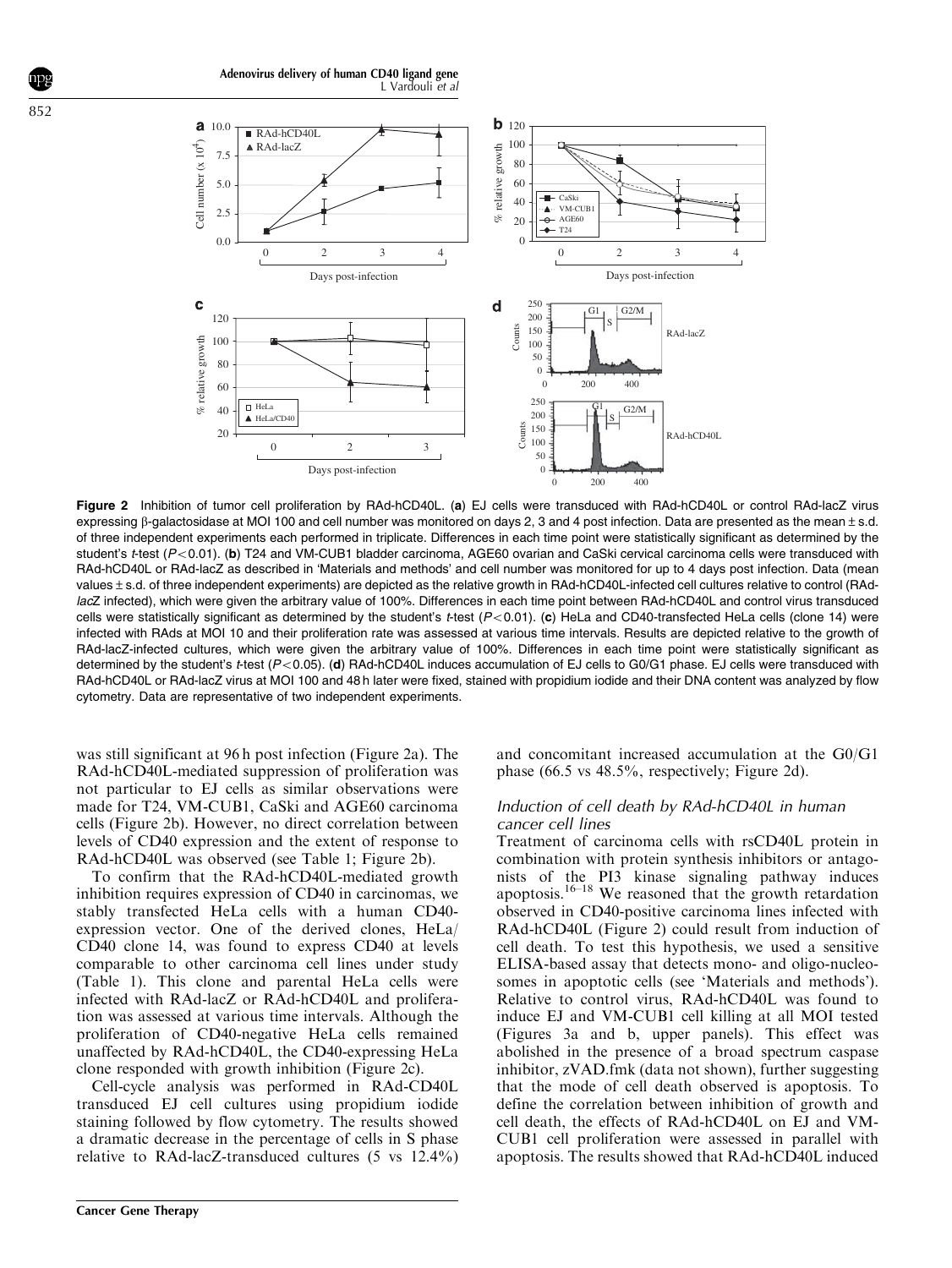Adenovirus delivery of human CD40 ligand gene L Vardouli et al

853

<span id="page-5-0"></span>

Figure 3 Induction of carcinoma cell death and growth inhibition after transduction with RAd-hCD40L. EJ (a) and VM-CUB1 (b) tumor cell lines were transduced with RAd-hCD40L or control virus (RAd-lacZ) at increasing MOI and apoptosis (upper panels) and relative cell growth (lower panels) were assessed 48 h post infection as described in 'Materials and methods'. Mean values (±s.d.) from three independent experiments (each performed in duplicate) for each cell line are shown. The difference between the groups (RAd-hCD40L vs RAd-lacZ) was statistically significant as determined by student's *t*-test ( $P$ <0.05, \*\* $P$ <0.01).

a dramatic reduction in cell number, which was higher than the effect of this virus on cell death (Figure 3). Therefore, different or complementary mechanisms may operate to regulate RAd-hCD40L-induced apoptosis and growth inhibition, as documented earlier for soluble CD40L forms.[16](#page-11-0)

The cytotoxic effect of RAd-hCD40L was confirmed in additional tumor cell lines such as the T24 bladder, CaSki cervical and AGE60 ovarian carcinoma [\(Figures 4a–c\)](#page-6-0). Moreover, HeLa/CD40 clone 14 cells also responded to RAd-hCD40L with apoptosis induction whereas parental, CD40-negative HeLa cells remained unaffected ([Figure 4d](#page-6-0)).

To determine whether 'fratricide' or 'suicide' is the dominant mechanism of apoptosis induction in CD40Lexpressing cell cultures, HeLa cells, which are CD40 negative and therefore unresponsive to the cytotoxic effects of CD40L [\(Figure 4d](#page-6-0)), were transduced with either RAd-lacZ or RAd-hCD40L and then used as effectors in co-cultures with EJ cells. Significant EJ cell death was observed at effector:target ratio 2.5:1 ([Figure 4e\)](#page-6-0), suggesting that RAd-hCD40L transduced cells elicit strong bystander apoptotic effect.

## Soluble CD40L does not modulate RAd-hCD40Linduced apoptosis in carcinoma cells

Members of the TNF family, such as Fas ligand (FasL), TRAIL and TNF, are found as both membrane-bound and soluble forms, the latter being generated on metalloproteinase-mediated cleavage of the membranetethered ligands. Soluble TRAIL is known to stimulate tumor cell death whereas locally produced soluble FasL antagonizes the pro-apoptotic effects of its membranebound form.[31–33](#page-12-0)

In light of the cytotoxic properties of RAd-hCD40L in carcinomas (Figure 3), we asked whether soluble CD40L is generated by RAd-hCD40L transduced cells and influences their survival. Of note, the cleavage site of  $Fast<sup>34</sup> contains a sequence, which shares similarity with$  $Fast<sup>34</sup> contains a sequence, which shares similarity with$  $Fast<sup>34</sup> contains a sequence, which shares similarity with$ the extracellular domain of CD40L ([Figure 5a](#page-7-0)) and soluble CD40L is produced by activated T lymphocytes through transmembrane cleavage of its membranebound form.[35](#page-12-0) To this end, EJ cells were transduced with different MOI of RAd-hCD40L and culture supernatants were analyzed for the presence of soluble CD40L by ELISA. This analysis identified low but detectable levels of CD40L in these supernatants, which were proportional to the MOI used, reaching a maximum of approximately  $12.5$  ng ml<sup>-1</sup> ( $\pm$  2.3) soluble CD40L in cells infected with RAd-hCD40L at MOI 100 ([Figure 5b](#page-7-0)). To exclude the possibility that the soluble cytokine detected is released non-specifically by dying cells, we measured CD40L in the supernatants of RAd-hCD40L transduced EJ cultures treated with the broad spectrum caspase inhibitor zVADfmk. Under these conditions, zVAD-fmk abolished the apoptotic effects of RAd-hCD40L (data not shown) but did not influence the levels of soluble CD40L produced ([Figure 5c\)](#page-7-0). Moreover, HeLa cells that do not apoptose following transduction with RAd-hCD40L were found to produce significant concentrations of soluble CD40L ([Figure 5c](#page-7-0)).

These observations prompted us to evaluate the effects that soluble CD40L might have on tumor cell survival. EJ carcinoma cells were cultured for 48 h with 7.5, 100 or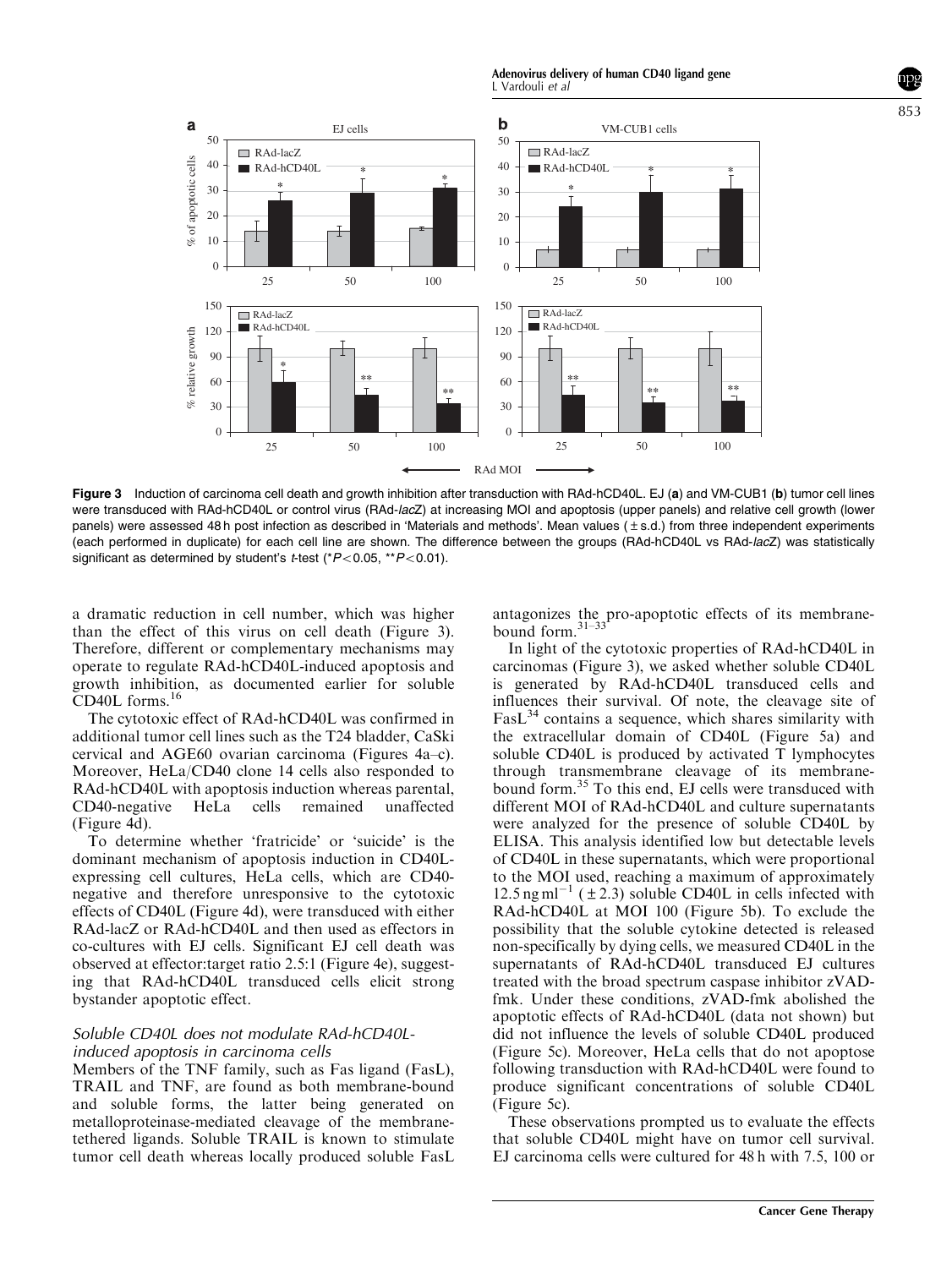Adenovirus delivery of human CD40 ligand gene L Vardouli et al

<span id="page-6-0"></span>

Figure 4 RAd-hCD40L induces apoptosis in carcinoma cell lines largely through a bystander effect. Apoptosis induced by RAd-hCD40L in T24 bladder (a), AGE60 ovarian (b) and CaSki cervical carcinoma cells (c) was measured by Cell Death ELISA and expressed as percentage apoptotic cells  $\pm$  s.d. (\*P<0.05, \*\*P<0.01). (d) Specificity of RAd-hCD40L-induced apoptosis. HeLa/CD40 clone 14 and parental, CD40negative HeLa cells were transduced with RAd-hCD40L at MOI 10 and 48 h later were analyzed for apoptosis induction using a Cell Death ELISA assay. The percentage of apoptotic cells (y axis) was calculated and depicted in histogram form relative to the MOI used (x axis). RAd-lacZ transduced HeLa/CD40 clone 14 or parental cells displayed only background (5–8%) levels of apoptosis (not shown). (e) CD40L expressed on the surface of RAd-hCD40L transduced cells induces bystander cytotoxicity. CD40-negative HeLa cells were transduced with RAd-lacZ or RAdhCD40L at MOI 10 (effector cells) and 24 h later were mixed with non-transduced EJ cells (targets) at a ratio of 2.5:1. EJ carcinoma cell death was measured 48 h later by Cell Death ELISA. Data show the fold increase in apoptosis induced by RAd-hCD40L (Black bar) relative to RAd-lacZ (Grey bar), which was given the arbitrary value of 1. Mean values±s.d. from three independent measurements are shown.

 $1000$  ng ml<sup>-1</sup> rsCD40L protein and apoptosis was assessed using a Cell Death ELISA assay. It was found that exposure to rsCD40L concentrations up to  $100 \text{ ng ml}^{-1}$ did not elevate apoptosis above background levels whereas a small increase in the percentage of apoptotic cells was observed at the high dose of  $1000 \text{ ng} \text{ml}^{-1}$ rsCD40L [\(Figure 5d](#page-7-0)). Therefore, soluble CD40L does not induce carcinoma cell death at concentrations similar to those detected in RAd-hCD40L-transduced cultures.

As soluble FasL has been shown earlier to antagonize RAd-FasL-induced cytotoxicity<sup>[36](#page-12-0)</sup> we questioned whether soluble CD40L may likewise interfere with the proapoptotic properties of RAd-hCD40L in carcinoma cells. Thus, EJ cells were infected with RAd-hCD40L or RAdlacZ at MOI 100 and then exposed to increasing concentrations of rsCD40L before assessment of apoptosis by a sensitive Cell Death ELISA. As shown in [Figure 5e,](#page-7-0) the effect of RAd-hCD40L on apoptosis remained unaffected by the presence of soluble CD40L. We conclude that CD40L is released by RAd-hCD40L transduced carcinoma cells but that soluble CD40L does not modulate the apoptotic cell response to its membranebound form.

#### Apoptotic effects of a C194W-mutated CD40Lexpressing adenovirus

An earlier report has shown that a cysteine 194 to tryptophane  $(C^{194} \rightarrow W)$  mutation in the extracellular domain of CD40L enhances the in vitro binding capacity of soluble CD40L to its receptor. $37$  This observation raised the possibility that an adenovirus vector expressing the C194W-mutated CD40L (RAd-hmutCD40L) could confer more potent pro-apoptotic effects than its wildtype equivalent. We therefore used site-directed mutagenesis to generate a  $C^{194} \rightarrow W$  expressing CD40L construct and cloned the mutated product into an adenovirus vector under the control of the cytomegalovirus promoter. Recombinant virus was produced and used to infect EJ cells in parallel with RAd-hCD40L. Expression of mutated CD40L was similar to the wild-type equivalent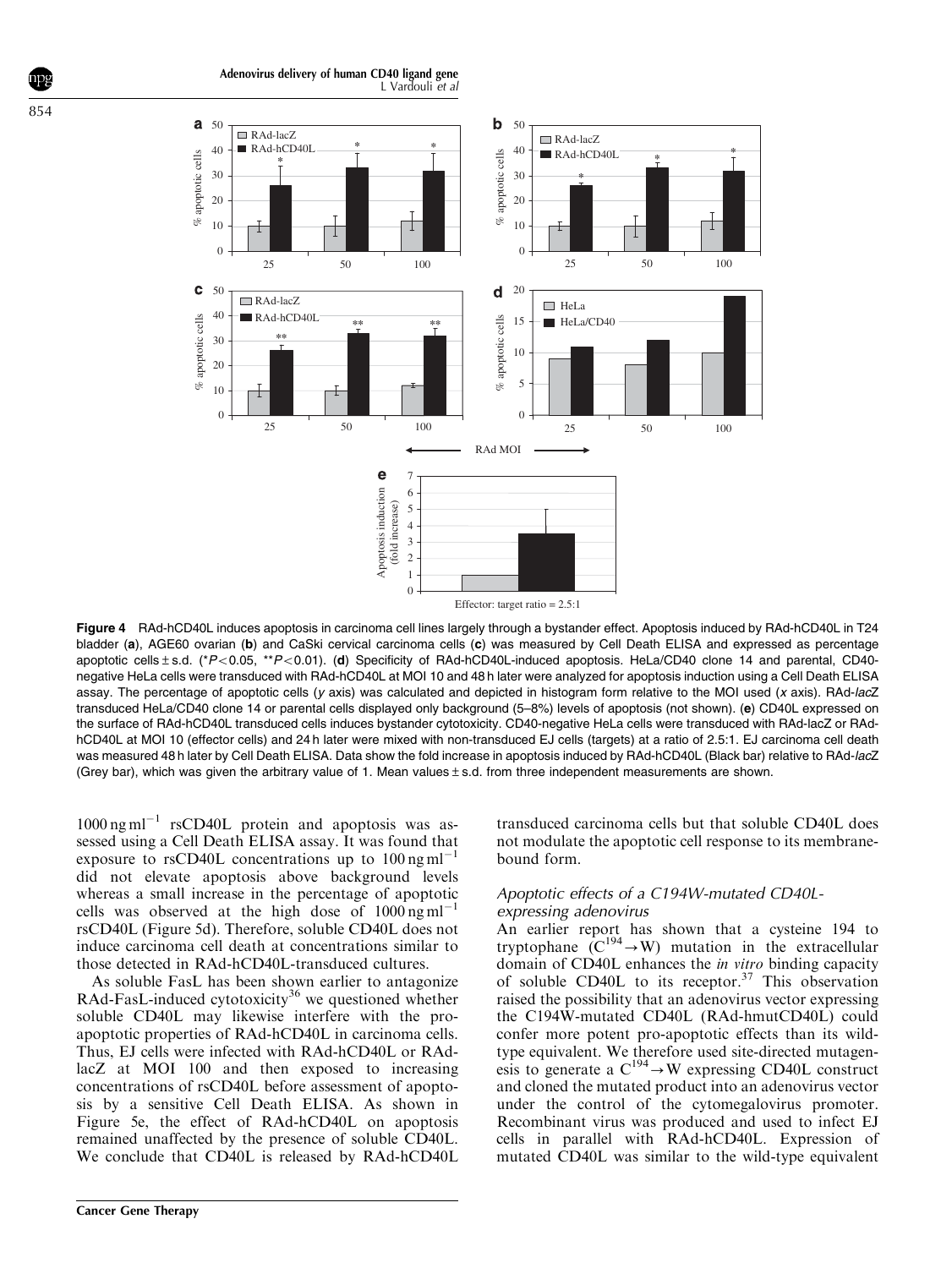<span id="page-7-0"></span>

Figure 5 Soluble CD40L does not modulate RAd-hCD40L-induced apoptosis in carcinoma cells. (a) Amino acid alignment of FasL and CD40L identifies a region in the extracellular domain of CD40L that shows similarity with the cleavage site of FasL, EKQI (bold characters) (Ref.<sup>[32](#page-12-0)</sup>). (b) Soluble CD40L is detected in the supernatants of tumor cells infected with RAd-hCD40L. EJ bladder carcinoma cells were transduced with RAdhCD40L at MOI 10, 50 or 100 and culture supernatants were analyzed 48h later for the presence of soluble CD40L by ELISA; values are presented as the mean±s.d. of three independent experiments. (c) Soluble CD40L is not produced non-specifically by dying RAd-hCD40L transduced cells. EJ cells were transduced with RAd-hCD40L or RAd-lacZ and then incubated with 40 µM of the caspase inhibitor zVAD-fmk before evaluation of apoptosis and of CD40L levels in culture supernatants. zVAD-fmk completely suppressed EJ cell death (not shown). Additionally, soluble CD40L was evaluated by ELISA in supernatants of HeLa cell cultures transduced with RAd-hCD40L or RAd-lacZ at MOI 10. (d) Soluble CD40L does not induce carcinoma cell death at concentrations similar to those detected in RAd-hCD40L transduced cultures. EJ cells were treated for 48 h with increasing concentrations of recombinant soluble CD40L (rsCD40L), as indicated, before assessment of apoptosis by Cell Death ELISA; values are presented as the mean $\pm$ s.d. of four independent experiments. (e) Soluble CD40L does not influence RAd-hCD40L-induced apoptosis. EJ carcinoma cells were transduced with RAd-hCD40L or RAd-lacZ at MOI 100 and 8 h later rsCD40L protein was added at increasing concentrations, as indicated. Apoptosis was assessed 48h later by a Cell Death ELISA as described in 'Materials and methods'.

as determined by flow cytometry in RAd-infected EJ cells (not shown). Apoptosis was assessed 48 h post infection and compared with the effect of wild-type CD40Lexpressing adenovirus. The results showed that the C194W mutation did not increase the cytotoxic activity of RAd-hCD40L ([Figure 6](#page-8-0)).

#### In vivo anti-tumor activity of RAd-hCD40L

On the basis of the aforementioned observations, we focused on RAd expressing wild-type hCD40L and evaluated its in vivo anti-tumor activity. Athymic nude mice were injected subcutaneously with EJ human tumor cells. Once tumors reached approximately  $20-30$  mm<sup>2</sup> in size, mice were treated a total of three times (days 0, 3 and 6) with intratumoral injections of RAd-hCD40L or control virus. Mice were monitored for tumor growth and survival and killed when the tumor size reached 100 mm<sup>2</sup> (end point). By day 30 after initiation of treatment, all control virus-administered mice had reached end point. In contrast, the growth of RAdhCD40L-treated tumors was significantly retarded such that three out of five of the tumor-bearing mice survived at least up to day 40 [\(Figures 7a and b](#page-8-0)). At this point, one of the remaining three RAd-hCD40L-treated mice showed complete remission, one had a stable disease (9 mm<sup>2</sup> ) and the third mouse had a slowly progressing tumor  $(55 \text{ mm}^2)$ .

Immunohistochemical evaluation of active caspase-3 in tumors resected from euthanized mice showed significantly more apoptotic cells in RAd-hCD40L than control virus-treated tumors [\(Figures 7c–e\)](#page-8-0). Although the number of caspase-3-positive cells appears to be low, apoptosis is

855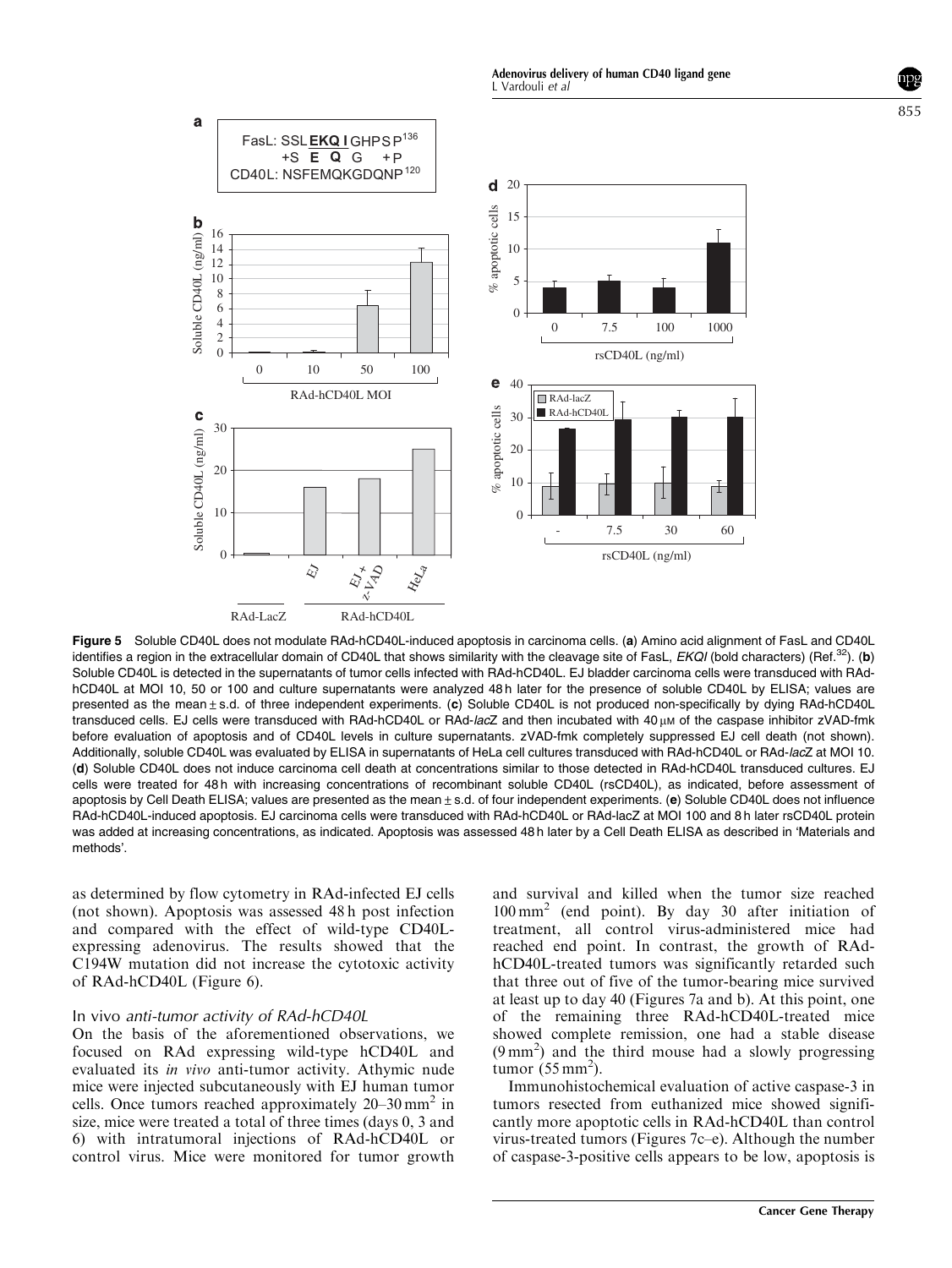a dynamic process in which dead or dying cells are rapidly removed by phagocytosis. It is therefore likely that the actual extent of tumor cell death in RAd-hCD40L-treated mice is higher than that detected by our analysis.



Figure 6 A RAd expressing C194W CD40L induces similar levels of cancer cell death as the wt CD40L virus. EJ cells were infected with RAd-hCD40L, RAd-hmutCD40L-expressing C194W CD40L or control virus (RAd-lacZ) at MOI 100 and apoptosis was assessed 48 h post infection using a Cell Death ELISA assay as described in 'Materials and methods'. The percentage of apoptotic cells (y axis) was calculated and depicted in histogram form relative to the MOI used (x axis). Mean values from three independent experiments for each cell line are shown.

#### RAd-hCD40L synergizes with chemotherapy in inducing tumor cell killing

Tumor necrosis factor family members, such as TRAIL, have been shown to sensitize tumor cells to chemother-apy-induced apoptosis (reviewed in Ref.<sup>[38](#page-12-0)</sup>). Our earlier work has showed that rsCD40L synergizes with certain anti-cancer drugs to induce cell death in CD40-transfected HeLa cells. $^{10}$  $^{10}$  $^{10}$  On the basis of this finding, we have investigated the hypothesis that RAd-hCD40L may also function in concert with chemotherapy to augment apoptosis in carcinoma cells. We have therefore analyzed the in vitro cytotoxic effects of RAd-hCD40L in combination with the DNA damaging agents cis-platin and mitomycin C and of the anti-metabolite 5-fluorouracil (5FU), all of which are widely used for the treatment of various types of human cancer. Thus, EJ bladder carcinoma cells were infected with RAd-hCD40L or RAd-lacZ at MOI 100 and then treated with  $10 \mu$ M cisplatin, 500  $\mu$ M 5FU or 2  $\mu$ g ml<sup>-1</sup> mitomycin C before assessment of apoptosis. As shown in [Figure 8a](#page-9-0), the drug concentrations used had a relatively small impact on the viability of RAd-lacZ-infected cells, inducing 15–40% apoptosis. In marked contrast, however, the combination of chemotherapy and RAd-hCD40L significantly enhanced tumor cell killing by 2- to 7-fold ([Figure 8a\)](#page-9-0). We



Figure 7 RAd-CD40L inhibits tumor growth in vivo. Athymic nude mice were xenotransplanted with  $4 \times 10^6$  EJ cells. When 20–30 mm<sup>2</sup> tumors were formed (day 20), mice were injected intratumorally with  $1 \times 10^9$  f.f.u. RAd-hCD40L ( $n=5$ ) or control virus ( $n=5$ ) (solid arrowhead). Viruses were also administered on days 3 and 6 and tumor volumes (a) and animal survival (b) were determined as described in 'Materials and methods'. The tumor volumes and survival in the RAd-Mock and RAd-hCD40L-treated animals differed significantly at day 40 as determined by independent samples' *t*-test ( $\alpha = 0.05$ ;  $P = 0.0290$ ) and Mann–Whitney U-test ( $\alpha = 0.05$ ,  $P = 0.0235$ ), respectively. The experiment was repeated twice with similar results; (c and d) show immunohistochemical analysis of active caspase-3 in tumor sections from RAd-Mock and RAd-hCD40Ltreated mice, respectively. Active caspase-3 expression was investigated using rabbit anti-human/mouse active caspase-3 (R&D Systems, Abingdon, UK). Primary antibody was allowed to incubate for 30 min at RT, followed by Rabbit EnVision System Labeled Polymer-HRP and AEC Substrate Chromogen (DAKO, Glostrup, Denmark). Tissue sections were counterstained with hematoxylin and mounted before analyzed using Leica DFC280 at 10  $\times$  40 magnifications. Positive cells are shown by arrows. The staining was scored as follows: negative sections = 0, occasional cells in the section =  $1$  (as in c) and scattered cells in the section =  $2$  (as in d). The results are summarized in histogram form (e) in which individual scores are shown by arrowheads. The difference between the groups were determined by independent samples'  $t$ -test ( $\alpha$  = 0.05,  $P = 0.0462$ ).

<span id="page-8-0"></span>856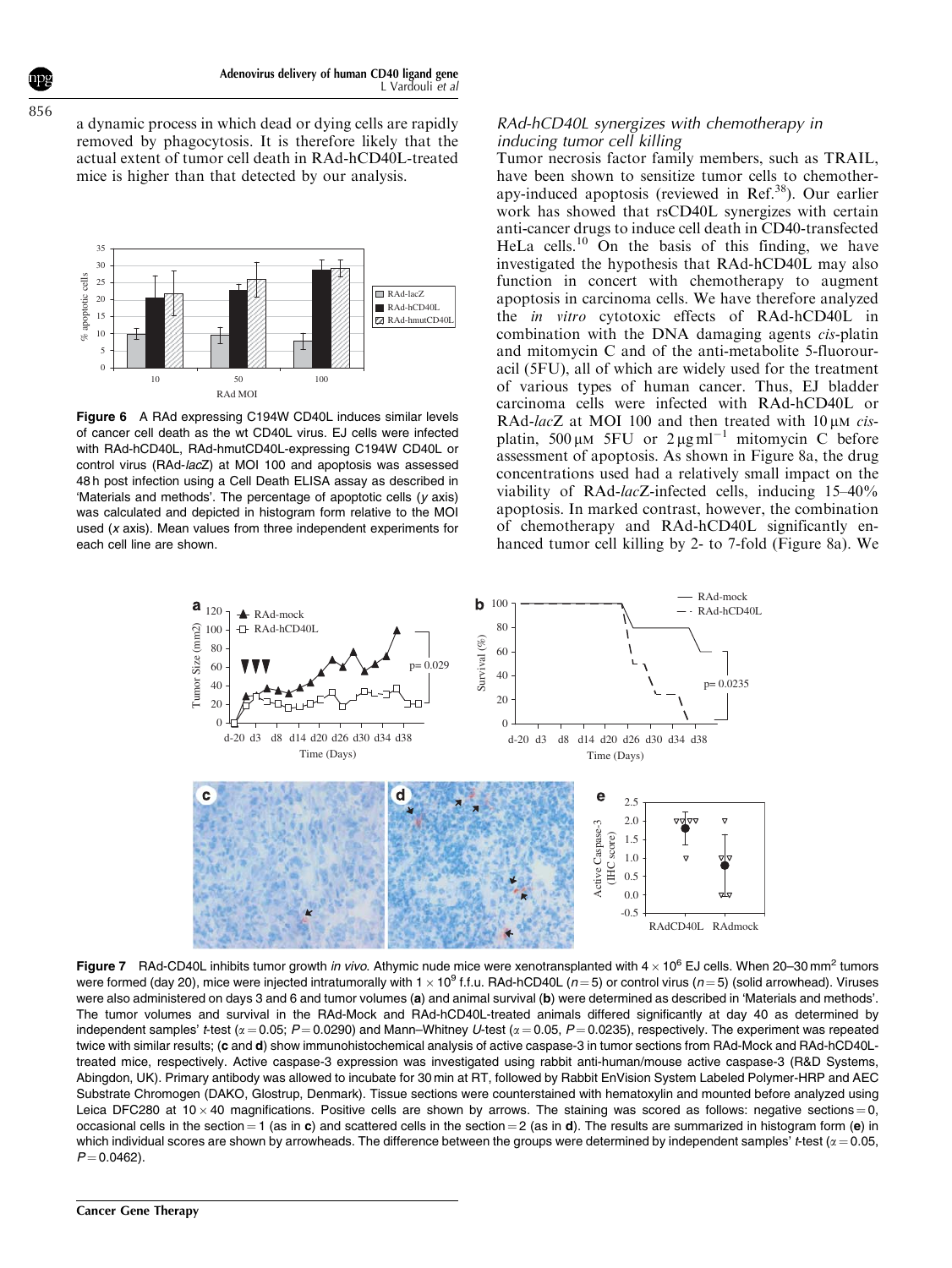Adenovirus delivery of human CD40 ligand gene L Vardouli et al

<span id="page-9-0"></span>

Figure 8 RAd-CD40L and chemotherapy synergize to induce tumor cell death. (a) RAd-hCD40L synergizes with chemotherapy to amplify EJ bladder carcinoma cell killing. EJ cells were transduced with RAd-hCD40L or RAd-lacZ at MOI 50 and 8 h post infection were exposed to 10 µM  $cis$ -platin (CP) or 500  $\mu$ M 5FU for an additional 40 h period. Apoptosis was assessed by a Cell Death ELISA; values are presented as the mean percentage apoptotic cells ± s.d. of three independent experiments. Synergism was concluded on the basis of the statistical analysis described in 'Materials and methods'. (b) High concentrations of recombinant soluble CD40L (rsCD40L) in combination with 5FU marginally increase EJ tumor cell death. EJ cells were treated with rsCD40L at 0, 100 or 1000 ng ml<sup>-1</sup> in the presence or absence of 500 µm 5FU and apoptosis was evaluated 48 h later. (c) RAd-hCD40L synergizes with chemotherapy to amplify T24 bladder carcinoma cell killing. T24 cells were treated as described in (a) and cytotoxicity was determined by MTT conversion assays. Data shown as % viability relative to control RAd-lacZ-infected cultures that were given the arbitrary value of 100. Values are presented as the mean percentage viability $±s.d.$  of three independent experiments. (d) RAd-hCD40L enhances the cytotoxic effects of chemotherapy in AGE60 ovarian carcinoma cells. AGE60 cells were transduced with RAd-hCD40L or RAd-lacZ at MOI 25 and 8 h post infection were exposed to increasing concentrations of CP or 5FU for an additional 40 h period. Cell survival was assessed by MTT conversion assays. Data are shown as % viability relative to control RAd-lacZ-infected cultures that were given the arbitrary value of 100. Values are presented as the mean±s.d. of three independent experiments, each performed in triplicate determinations. (e) RAd-hCD40L and 5FU combination treatment induces caspase activation. EJ cells were treated as described in (a) and 30 h post infection cell lysates were analyzed for expression of caspase-8, caspase-9 or ERK1 by immunoblot. The cleaved products of caspase-8 (p57, p43/41 and p18) are indicated by arrowheads.

performed similar experiments using rsCD40L instead of RAd-hCD40L, as the former has been used recently in phase I clinical trials.<sup>[24](#page-12-0)</sup> As shown in Figure 8b, high concentrations of rsCD40L  $(1000 \text{ ng ml}^{-1})$  were found to increase 5FU killing in EJ cells. However, the extent of apoptosis was low compared with the dramatic synergistic effect observed after 5FU and RAd-hCD40L combination treatment.

The cytotoxic effects of RAd-hCD40L and chemotherapy were also evaluated in T24 bladder and AGE60 ovarian carcinoma cells. T24 cultures were infected with RAd-hCD40L or RAd-lacZ at MOI 50 and then treated with either  $10 \mu M$  cis-platin or  $500 \mu M$  5FU. Cell viability was assessed at 48 h by using the MTT conversion assay. The results confirmed that combinations of RAdhCD40L with either *cis*-platin or 5FU are more effective in inducing carcinoma cell killing than each agent alone (Figure 8c).

A more detailed analysis of combination therapy treatments was performed in AGE60 cells. After infection with RAd-hCD40L or RAd-lacZ at MOI 10, AGE60 cells were exposed to increasing concentrations of *cis*-platin (1–  $20 \mu$ M), 5FU (100–1000  $\mu$ M) or both drugs and viability were assessed 48 h later by MTT conversion assays. In RAd-lacZ-transduced cells, 5FU caused a concentrationdependent decrease in viability, which reached a maximum of  $50\%$  at  $750-1000 \mu M$  drug concentrations (Figure 8d). However, cytotoxicity was dramatically enhanced when RAd-hCD40L was used instead of RAd-lacZ, resulting in more than 90% reduction in AGE60 cell viability at the highest 5FU concentration of  $1000 \mu$ M. Similar potentiation of cell death was observed after RAd-hCD40L and cis-platin combination treatment, although cytotoxicity appeared to be additive rather than synergistic in this case (Figure 8d). Moreover, exposure of RAd-hCD40L-transduced AGE60 cells to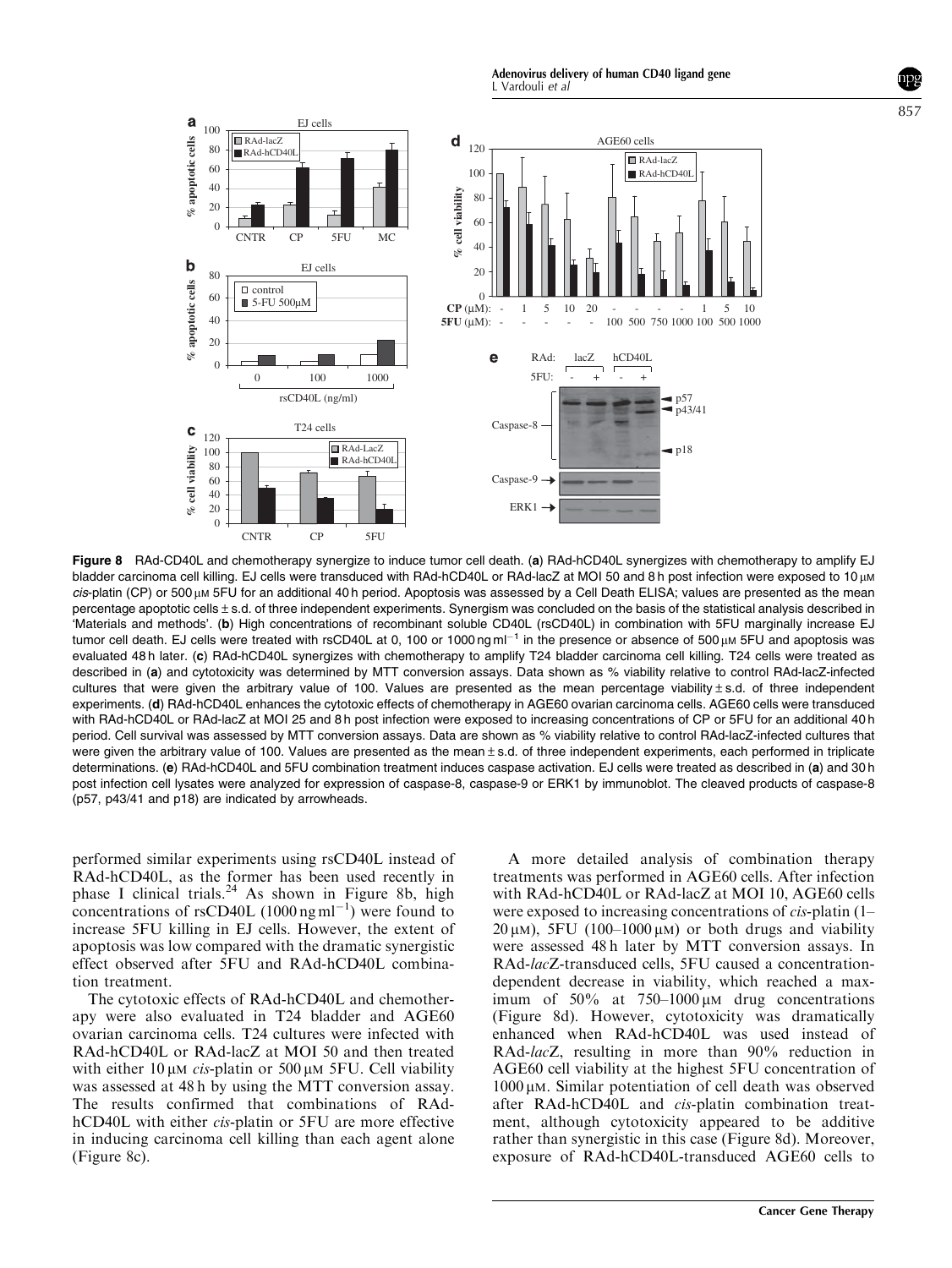both 5FU and cis-platin resulted in further reduction in tumor cell viability ([Figure 8d\)](#page-9-0).

Caspase cleavage was evaluated in EJ cells transduced with RAd-hCD40L or RAd-lacZ at MOI 100 and then exposed to  $500 \mu M$  5FU for 30 h. The results showed reduction in pro-caspase-8 and significant accumulation of cleaved p18 and p43/41 caspase-8 in RAd-hCD40L transduced cells treated with 5FU compared with equivalent cultures transduced with control virus [\(Figure 8e\)](#page-9-0). Likewise, the combination of RAd-hCD40L and 5FU induced dramatic reduction in the levels of pro-caspase-9, which is involved in the mitochondriamediated death cascade, but not of the unrelated ERK1 kinase ([Figure 8e\)](#page-9-0). These data suggest that RAd-hCD40L synergizes with chemotherapy in inducing caspase activation and tumor cell killing.

## Discussion

The central role of CD40 in orchestrating both the humoral and cell-mediated immune response is consistent with the major contribution of this pathway to the development of anti-tumor immunity. Indeed, mutations in the CD40L gene in human beings result in a rare immune disorder called the X-linked hyper IgM syndrome, which is characterized by impaired lymphoid cell function and increased susceptibility to malignancy[.39,40](#page-12-0) Preclinical studies in syngeneic mouse tumor models have showed that CD40L administration activates the normal host antigen-presenting cell function, which enables anti-tumor responses.<sup>[41](#page-12-0)</sup> Some of these studies have used a RAd to deliver murine CD40L either directly to tumors or to DCs in syngeneic models of colorectal, bladder, lung, prostate carcinoma or melanoma. CD40L delivery was found to stimulate the maturation of DCs in the tumor microenvironment, to counteract immune escape mechanisms and to elicit both tumor regression and protective anti-tumor immunity[.3–5,27,42](#page-11-0)

The aforementioned assessments of the immunostimulatory effects of CD40L administration have been mostly performed in CD40-negative mouse tumor cell models. However, the majority of primary human carcinomas and established cancer cell lines express CD40 (reviewed in Ref.<sup>[21,22](#page-12-0)</sup>), suggesting that further analyses are required to explore fully the therapeutic benefit of CD40L-based modalities. Indeed, the stimulation of human carcinoma cell lines with soluble CD40L or agonistic anti-CD40 mAbs has been reported to retard their proliferation.<sup>12-15</sup> CD40L also directly enhances the immunogenicity of CD40-positive malignant cells, resulting in their *in vitro* recognition and killing by antigenspecific  $CD8^+$  cytotoxic T lymphocytes.<sup>[10,43](#page-11-0)</sup> Importantly, normal epithelium is CD40-negative or expresses low levels of the receptor.[10](#page-11-0) Together, these findings have set the stage for an early phase I clinical trial of systemic administration of rsCD40L, which confirmed that CD40 therapies are well tolerated, show minimal side effects and associate with anti-tumor activity.<sup>[24](#page-12-0)</sup> The therapeutic

potential of soluble CD40L is, however, hindered by its high *in vivo* turnover rate and poor pharmacokinetics.<sup>[24](#page-12-0)</sup>

In this study, we have evaluated the concept that prolonged engagement of the CD40 pathway in malignant cells infected with a CD40L-expressing RAd (RAdhCD40L) may confer potent anti-tumor effects. Replication-defective adenoviruses used in our study are among the most efficient vectors for transduction of eukaryotic cells. Indeed, high efficiencies of gene transfer were obtained using an MOI of 50 f.f.u. of RAd-hCD40L in all established carcinoma cell lines tested, achieving significant CD40L cell surface expression. The early passage ovarian carcinoma cell line AGE60, generated in our laboratory from the ascitic fluid of a woman with ovarian cancer, was efficiently transduced by RAdhCD40L using as little as 5 f.f.u. of virus preparation [\(Figure 1](#page-3-0)). The RAd-mediated expression of CD40L in CD40-positive bladder, cervical and ovarian carcinoma cells significantly reduced their proliferation with concomitant accumulation at the G0/G1 phase of cell cycle [\(Figure 2](#page-4-0)). Importantly, RAd-hCD40L also reduced tumor growth in vivo and increased the survival of mice xenotransplanted with CD40-positive human carcinoma cells ([Figure 7](#page-8-0)).

Our recently published work has showed that rsCD40L can deliver apoptotic signals to carcinoma cells, which are manifested only upon disruption of CD40-activated survival pathways, such as PI3 kinase/mTOR and ERK.<sup>44</sup> Data shown in this study reveal an unprecedented apoptotic function of RAd-hCD40L in carcinoma cells even in the absence of PI3 kinase or ERK inhibition. Thus, although high concentrations of soluble CD40L only marginally stimulate EJ cell death ([Figure 5d\)](#page-7-0), RAdhCD40L induced apoptosis in approximately 20–30% of the infected cultures ([Figure 3a](#page-5-0)). It is noteworthy that under the experimental conditions used, soluble CD40L and RAd-hCD40L induced similar levels of JNK activation ([Figure 1d](#page-3-0)). This observation indicates that these treatments could achieve similar levels of receptor stimulation. The pro-apoptotic effect of RAd-hCD40L was specific for CD40 as infection with a control,  $\beta$ -galactosidase-expressing RAd did not influence EJ cell viability at a range of MOI and RAd-hCD40L had no effect on CD40 negative carcinoma cells ([Figures 3a and 4d](#page-5-0)).

The observed difference between soluble and RAddelivered CD40L in inducing apoptosis may reflect the oligomeric status of soluble vs membrane-tethered CD40L. Earlier studies have shown that the extent of CD40L oligomerization influences CD40 signaling<sup>[45](#page-12-0)</sup> and apoptosis induction in susceptible carcinoma cell lines.<sup>1</sup> Presumably, the CD40-binding capacity of membranetethered CD40L suffices for optimal receptor stimulation and apoptosis induction and is thus not influenced by the  $C^{194} \rightarrow W$  modification ([Figure 6](#page-8-0)), which enhances the stimulatory capacity of soluble  $CD40L^{37}$  $CD40L^{37}$  $CD40L^{37}$  It is also possible that the elevated levels of RAd-hCD40L-induced apoptosis are the result of the constitutive stimulation of CD40 by CD40L expressed in infected cells. Concomitant with this idea, RAd-hCD40L but not soluble CD40L displays prolonged engagement of the JNK signaling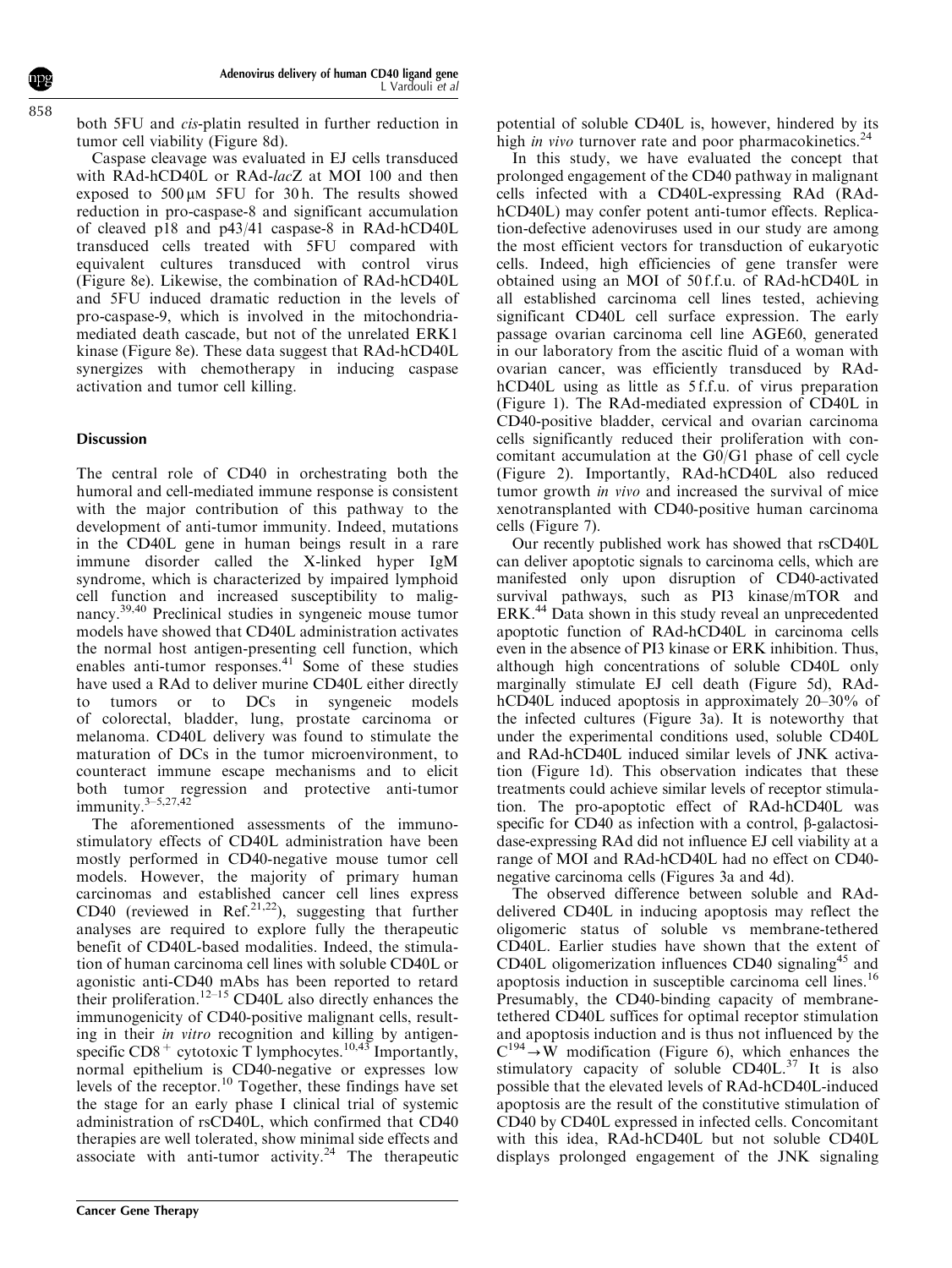<span id="page-11-0"></span>pathway [\(Figure 1d](#page-3-0)), which has been implicated in the pro-apoptotic effects of CD40 ligation.[30](#page-12-0)

The death-inducing and inflammatory activity of membrane-tethered FasL, a well-studied TNF family member, is regulated by soluble FasL, which is shed from the membrane-bound form of the molecule by putative metalloproteinase(s).<sup>32,33</sup> RAd-FasL-infected cells secrete soluble FasL that reduces the cytotoxic effects and therapeutic capacity of this virus.<sup>[36](#page-12-0)</sup> We have found that unlike FasL, soluble CD40L does not antagonize the apoptotic effects of RAd-hCD40L on carcinoma cells ([Figure 5](#page-7-0)). This observation serves to further highlight the advantages of using CD40L gene delivery for cancer therapy compared with other members of the TNF family.

Data shown in this study demonstrate that RAdhCD40L is also superior to soluble CD40L in amplifying tumor cell killing in combination with chemotherapeutic agents. This is particularly evident in the context of 5FU and RAd-hCD40L combination treatment in bladder and ovarian carcinoma cells, which induces a synergistic in vitro cytotoxic effect at clinically relevant drug concentrations ([Figure 8\)](#page-9-0). Importantly, similar to CD40L,10 5FU sensitizes melanoma and carcinoma cells to antigen-specific cytotoxic T lymphocyte lysis $46,47$  and the anti-tumor effects of chemotherapy have recently been shown to involve immune components. $48$  It is therefore conceivable that far from reducing the immuno-modulatory properties of CD40 ligation, 5FU may operate at multiple levels to amplify tumor cell killing in combination with RAd-hCD40L, a concept that is currently under investigation.

Overall, the data shown in this report highlight the potential of exploiting the direct effects of CD40 ligation on human carcinomas using CD40L gene transfer alone or in combination with other modalities for cancer therapy. Our results have also broader implications in appreciating the multifaceted anti-tumor activities of the CD40 pathway in carcinomas thus paving the way for its future clinical application.

## Conflict of interest

The authors declare no conflict of interest.

#### Acknowledgements

This work was supported by the European Commission FP6 program Apotherapy (EC contract number 037344; [http://apotherapy.med.uoc.gr\)](http://apotherapy.med.uoc.gr) to AGE and AL, an Association for Cancer Research (AICR, UK) grant to AGE and a kind donation from Mr N Tzimas (Athens, Greece).

#### References

1 Noelle RJ. CD40 and its ligand in host defense. Immunity 1996; 4: 415–419.

- 2 van Kooten C, Banchereau J. CD40-CD40 ligand. J Leukoc Biol 2000; 67: 2–17.
- 3 Mackey MF, Gunn JR, Maliszewski C, Kikutani H, Noelle RJ, Barth RJ. Dendritic cells require maturation via CD40 to generate protective anti-tumour immunity. *J Immunol* 1998; 161: 2094–2098.
- 4 Kikuchi T, Crystal RG. Anti-tumor immunity induced by in vivo adenovirus vector-mediated expression of CD40 ligand in tumor cells. Hum Gene Ther 1999; 10: 1375–1387.
- 5 Sun Y, Peng D, Lecanda J, Schmitz V, Barajas M, Qian C et al. In vivo gene transfer of CD40 ligand into colon cancer cells induces local production of cytokines and chemokines, tumor eradication and protective antitumor immunity. Gene Ther 2000; 7: 1467–1476.
- 6 Loskog A, Dzojic H, Vikman S, Ninalga C, Essand M, Korsgren O et al. Adenovirus CD40 ligand gene therapy counteracts immune escape mechanisms in the tumor microenvironment. J Immunol 2004; 172: 7200–7205.
- 7 Noguchi M, Imaizumi K, Kawabe T, Wakayama H, Horio Y, Sekido Y et al. Induction of antitumor immunity by transduction of CD40 ligand gene and interferon-gamma gene into lung cancer. Cancer Gene Ther 2001; 8: 421–429.
- 8 Loskog A, Bjorkland A, Brown MP, Korsgren O, Malmstrom PU, Totterman TH. Potent antitumor effects of CD154 transduced tumor cells in experimental bladder cancer. J Urol 2001; 166: 1093-1097.
- 9 Loskog AS, Fransson ME, Totterman TT. AdCD40L gene therapy counteracts T regulatory cells and cures aggressive tumors in an orthotopic bladder cancer model. Clin Cancer Res 2005; 11: 8816–8821.
- 10 Hill SC, Youde SJ, Man S, Teale GR, Baxendale AJ, Hislop A et al. Activation of CD40 in cervical carcinoma cells facilitates CTL responses and augments chemotherapyinduced apoptosis. J Immunol 2005; 174: 41–50.
- 11 Sabel MS, Yamada M, Kawaguchi Y, Chen FA, Takita H, Bankert RB. CD40 expression on human lung cancer correlates with metastatic spread. Cancer Immunol Immunother 2000; 49: 101–108.
- 12 Eliopoulos AG, Dawson CW, Mosialos G, Floettmann JE, Rowe M, Armitage RJ et al. CD40-induced growth inhibition in epithelial cells is mimicked by Epstein-Barr virus-encoded LMP1: involvement of TRAF3 as a common mediator. Oncogene 1996; 13: 2243–2254.
- 13 Tong AW, Papayoti MH, Netto G, Armstrong DT, Ordonez G, Lawson JM et al. Growth-inhibitory effects of CD40 ligand (CD154) and its endogenous expression in human breast cancer. Clin Cancer Res 2001; 7: 691–703.
- 14 Ghamande S, Hylander BL, Oflazoglu E, Lele S, Fanslow W, Repasky EA. Recombinant CD40 ligand therapy has significant antitumor effects on CD40-positive ovarian tumor xenografts grown in SCID mice and demonstrates an augmented effect with cisplatin. Cancer Res 2001; 61: 7556–7562.
- 15 Hirano A, Longo DL, Taub DD, Ferris DK, Young LS, Eliopoulos AG et al. Inhibition of human breast carcinoma growth by a soluble recombinant human CD40 ligand. Blood 1999; 93: 2999–3007.
- 16 Eliopoulos AG, Davies C, Knox PG, Gallagher NJ, Afford SC, Adams DH et al. CD40 induces apoptosis in carcinoma cells through activation of cytotoxic ligands of the tumor necrosis factor superfamily. Mol Cell Biol 2000; 20: 5503–5515.
- 17 Grell M, Zimmermann G, Gottfried E, Chen CM, Grünwald U, Huang DC et al. Induction of cell death by tumour necrosis factor (TNF) receptor 2, CD40 and CD30: a role for TNF-R1 activation by endogenous membrane-anchored TNF. EMBO J 1999; 18: 3034–3043.